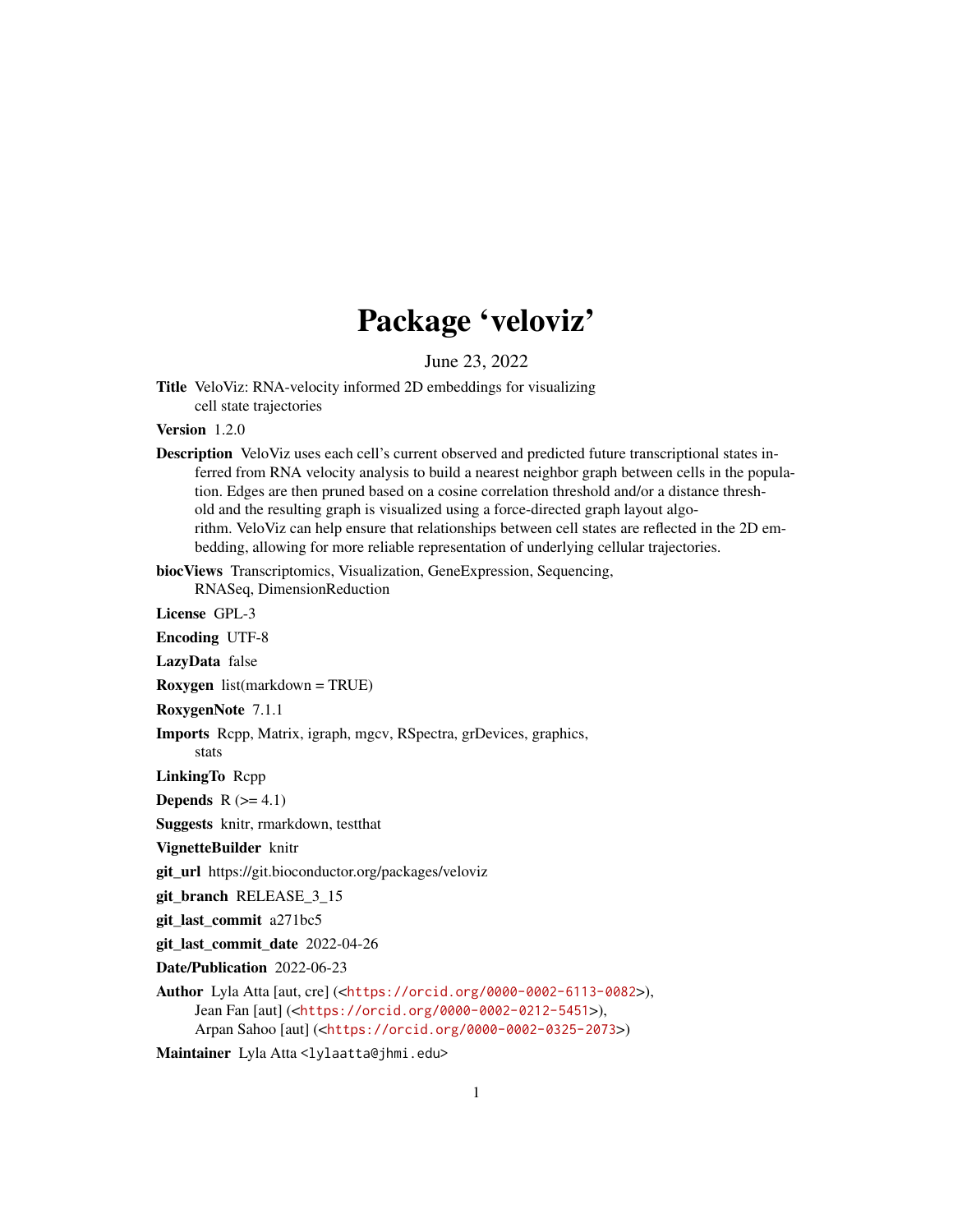### <span id="page-1-0"></span>R topics documented:

| Index | 16 |
|-------|----|
|       |    |
|       |    |
|       |    |
|       |    |
|       |    |
|       |    |
|       |    |
|       |    |
|       |    |
|       |    |
|       |    |
|       |    |

asNNGraph *Function to produce idx and dist representation of a VeloViz graph*

#### Description

Function to produce idx and dist representation of a VeloViz graph

#### Usage

asNNGraph(vig)

#### Arguments

vig output of buildVeloviz

#### Value

idx numVertices x numNeighbors matrix, where each row i contains indices of vertex i's neighbors dist numVertices x numNeighbors matrix, where each row i contains distances from vertex i to its neighbors

#### Examples

```
data(vel)
curr <- vel$current
proj <- vel$projected
vv <- buildVeloviz(curr = curr, proj = proj, normalize.depth = TRUE,
use.ods.genes = FALSE, alpha = 0.05, pca = TRUE, nPCs = 3, center = TRUE,
scale = TRUE, k = 10, similarity.threshold = -1, distance.weight = 1,
distance.threshold = 1, weighted = TRUE, verbose = FALSE)
```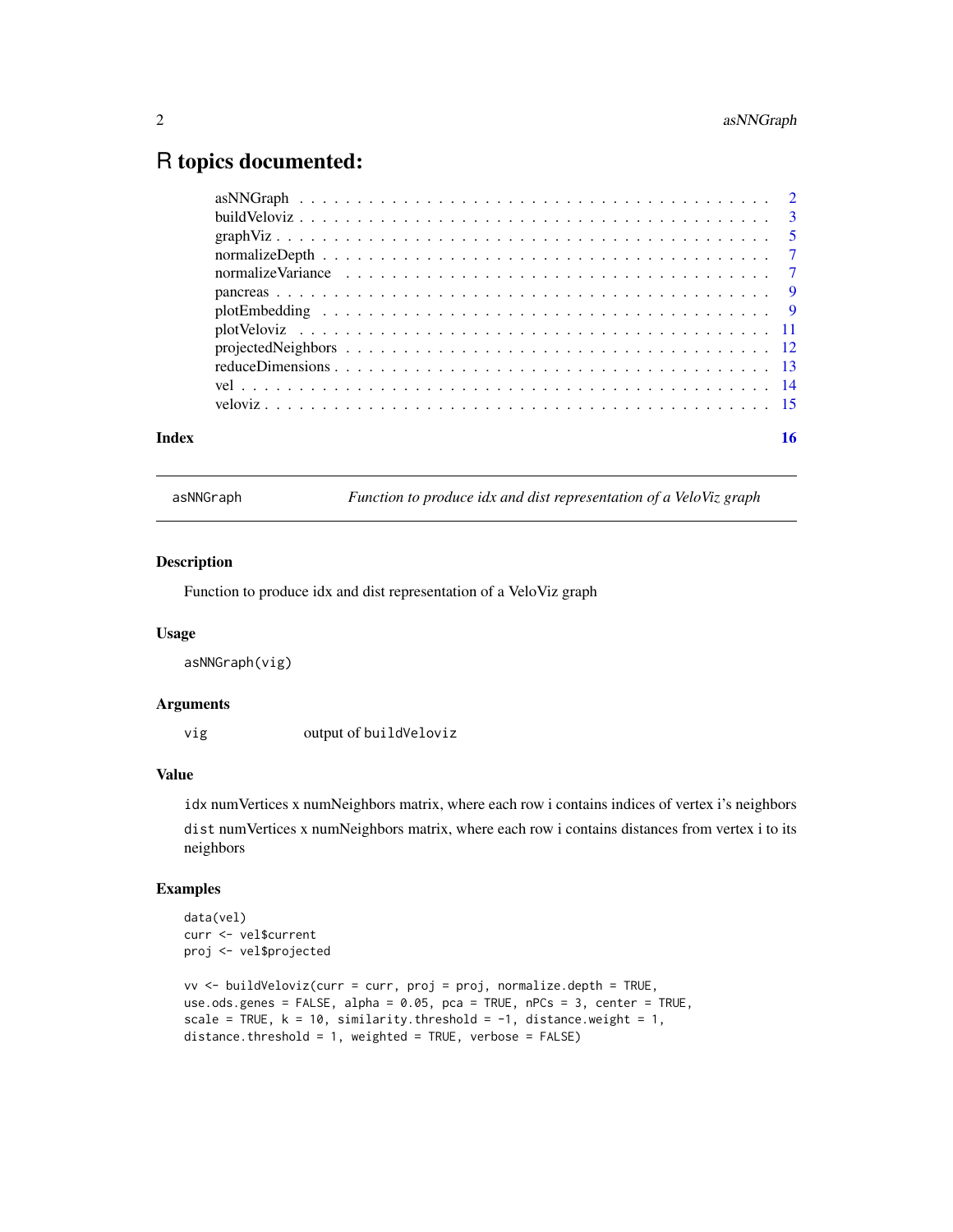#### <span id="page-2-0"></span>buildVeloviz 3

asNNGraph(vv)

buildVeloviz *Creates VeloViz graph and FDG layout from PC scores of current and projected transcriptional states.*

#### Description

Creates VeloViz graph and FDG layout from PC scores of current and projected transcriptional states.

#### Usage

```
buildVeloviz(
  curr,
 proj,
 normalize.depth = TRUE,
  depth = 1e+06,
  use.ods.genes = TRUE,
  max.ods.genes = 2000,
  alpha = 0.05,
  pca = TRUE,center = TRUE,
  scale = TRUE,
  nPCs = 10,
 k = 10,
  similarity.threshold = 0,
  distance.weight = 1,
  distance.threshold = 1,
  weighted = TRUE,
  remove.unconnected = TRUE,
  verbose = FALSE,
  details = FALSE
\lambda
```
#### Arguments

| curr            | Genes (rows) x cells (columns) matrix of observed current transcriptional state                         |
|-----------------|---------------------------------------------------------------------------------------------------------|
| proj            | Genes (rows) x cells (columns) matrix of predicted future transcriptional state                         |
| normalize.depth |                                                                                                         |
|                 | logical to normalize raw counts to counts per million, default = TRUE                                   |
| depth           | Depth scaling, $default = 1e6$ for counts per million (CPM)                                             |
| use.ods.genes   | Use only overdispersed genes to create VeloViz graph, default = TRUE                                    |
| max.ods.genes   | number of most highly expressed overdispersed genes to use to create VeloViz<br>graph, default = $2000$ |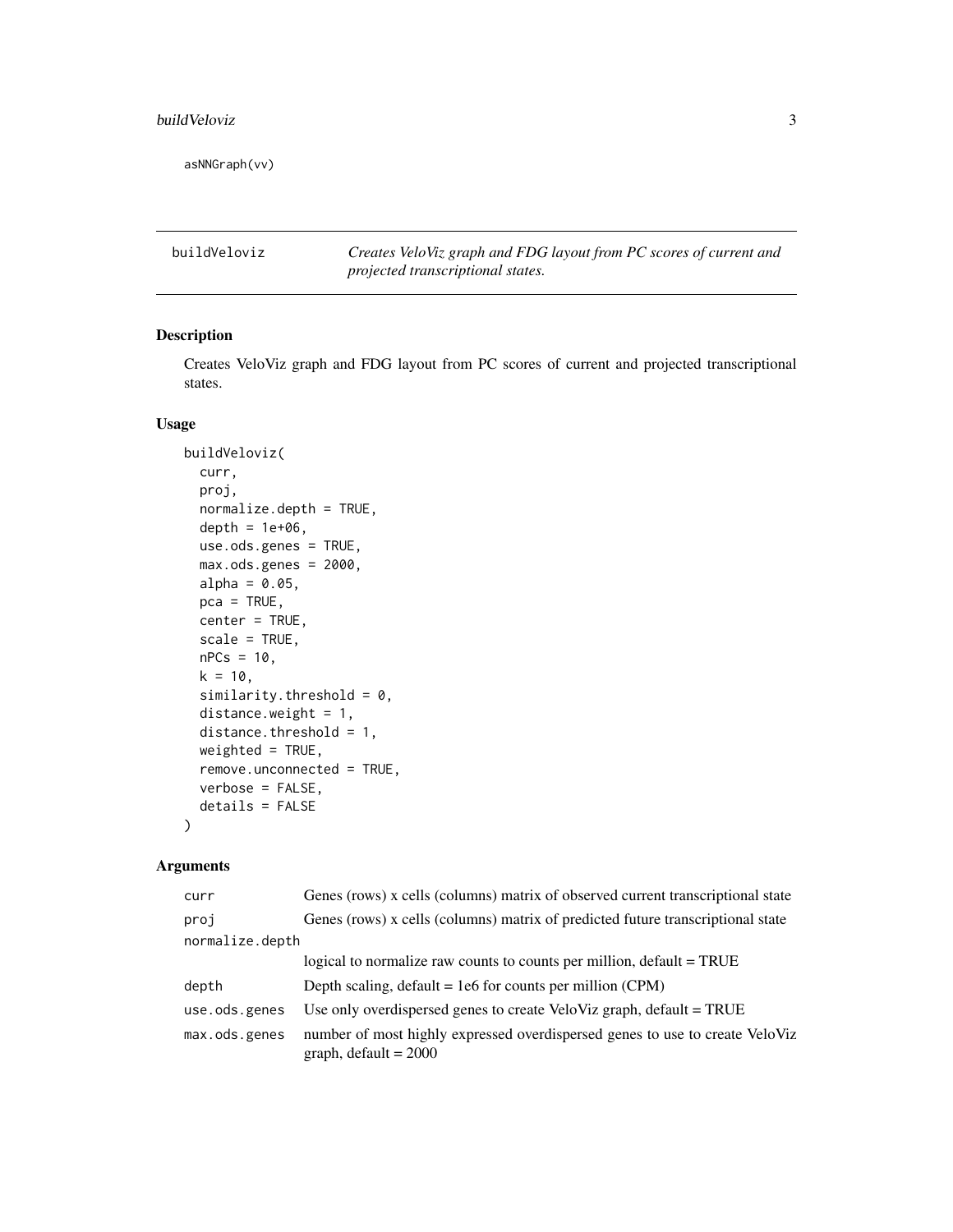<span id="page-3-0"></span>

| alpha                | Significance threshold for overdispersed genes, $default = 0.05$                                                                              |  |
|----------------------|-----------------------------------------------------------------------------------------------------------------------------------------------|--|
| pca                  | logical to use PC scores to create VeloViz graph, default = TRUE. FALSE = use<br>gene expression to create VeloViz graph                      |  |
| center               | logical to mean center gene expression before PCA, default = TRUE                                                                             |  |
| scale                | logical to scale gene expression variance before PCA, default = TRUE                                                                          |  |
| nPCs                 | number of principal components to use to create VeloViz graph, default = $10$                                                                 |  |
| k                    | Number of nearest neighbors to assign each cell                                                                                               |  |
| similarity.threshold |                                                                                                                                               |  |
|                      | similarity threshold below which to remove edges, default $= -1$ i.e. no edges<br>removed                                                     |  |
| distance.weight      |                                                                                                                                               |  |
|                      | Weight of distance component of composite distance, default $= 1$                                                                             |  |
| distance.threshold   |                                                                                                                                               |  |
|                      | quantile threshold for distance component above which to remove edges, default<br>$= 1$ i.e. no edges removed                                 |  |
| weighted             | logical indicating whether to compute VeloViz edges based on composite dis-<br>$tance, default = TRUE. FALSE = all edges are of equal weight$ |  |
| remove.unconnected   |                                                                                                                                               |  |
|                      | logical indicating whether to remove cells with no edges in the VeloViz graph<br>from the output embedding, default = TRUE (removed)          |  |
| verbose              | logical for verbosity setting, default = FALSE                                                                                                |  |
| details              | logical to return detailed data frame or names of genes, default = FALSE                                                                      |  |

#### Value

graph igraph object of VeloViz graph

fdg\_coords cells (rows) x 2 coordinates of force-directed layout of VeloViz graph

projectedNeighbors output of projectedNeighbors

#### See Also

[projectedNeighbors](#page-11-1)

#### Examples

```
data(vel)
curr <- vel$current
proj <- vel$projected
```

```
buildVeloviz(curr = curr, proj = proj, normalize.depth = TRUE,
use.ods.genes = TRUE, alpha = 0.05, pca = TRUE, nPCs = 20, center = TRUE,
scale = TRUE, k = 5, similarity.threshold = 0.25, distance.weight = 1,
distance.threshold = 0.5, weighted = TRUE, verbose = FALSE)
```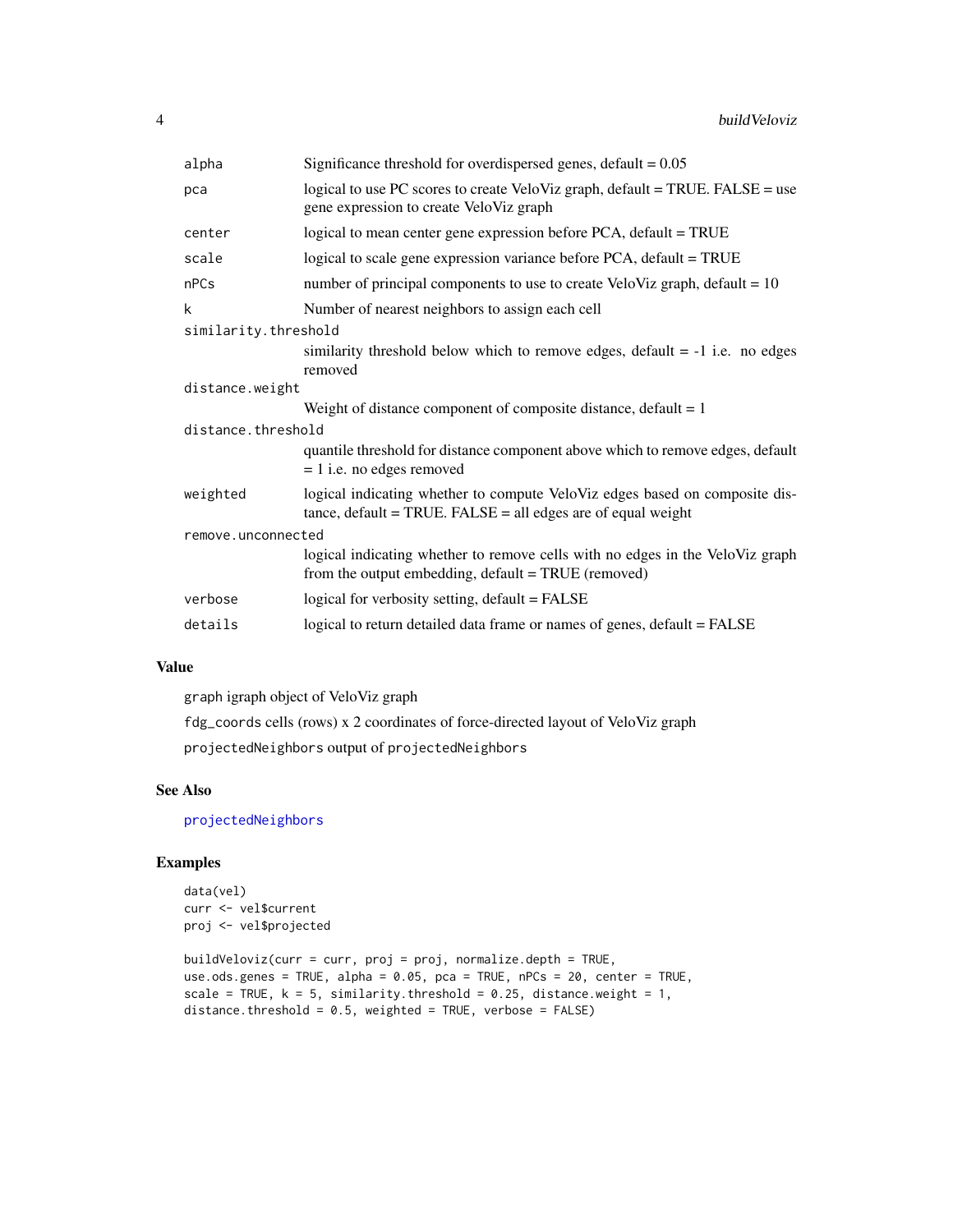<span id="page-4-1"></span><span id="page-4-0"></span>

#### Description

Visualize as velocity informed force directed graph

#### Usage

```
graphViz(
 observed,
  projected,
 k,
 distance_metric = "L2",
  similarity_metric = "cosine",
 distance_weight = 1,
  distance_threshold = 1,
  similarity_{threshold} = -1,
 weighted = TRUE,
  remove_unconnected = TRUE,
  return_graph = FALSE,
 plot = TRUE,
  cell.colors = NA,
  title = NA
)
```
#### Arguments

|                    | observed          | PCs (rows) x cells (columns) matrix of observed transcriptional state projected<br>into PC space                             |  |
|--------------------|-------------------|------------------------------------------------------------------------------------------------------------------------------|--|
|                    | projected         | PCs (rows) x cells (columns) matrix of projected transcriptional states. Cell<br>should be in same order as in observed      |  |
|                    | k                 | Number of nearest neighbors to assign each cell                                                                              |  |
|                    | distance_metric   |                                                                                                                              |  |
|                    |                   | Method to compute distance component of composite distance. "L1" or "L2",<br>$default = "L2"$                                |  |
|                    | similarity_metric |                                                                                                                              |  |
|                    |                   | Method to compute similarity between velocity and cell transition matrices. "co-<br>sine" or "pearson", $default = "cosine"$ |  |
|                    | distance_weight   |                                                                                                                              |  |
|                    |                   | Weight of distance component of composite distance, default $= 1$                                                            |  |
| distance_threshold |                   |                                                                                                                              |  |
|                    |                   | quantile threshold for distance component above which to remove edges, default<br>$= 1$ i.e. no edges removed                |  |
|                    |                   |                                                                                                                              |  |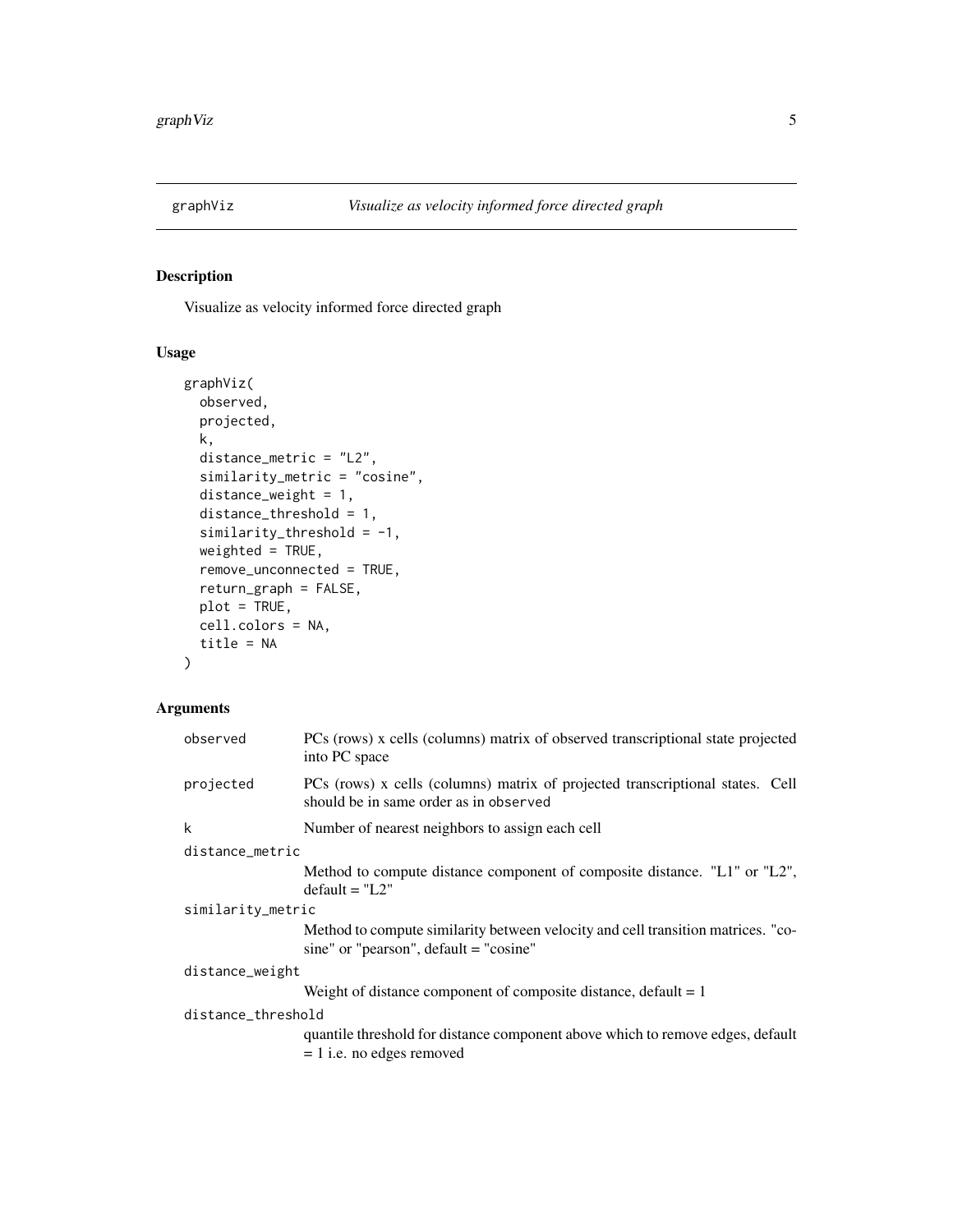<span id="page-5-0"></span>

| similarity_threshold | similarity threshold below which to remove edges, default $= -1$ i.e. no edges<br>removed                                                                                                      |
|----------------------|------------------------------------------------------------------------------------------------------------------------------------------------------------------------------------------------|
| weighted             | if TRUE, assigns edge weights based on composite distance, if FALSE assigns<br>equal weights to all edges, default = TRUE                                                                      |
| remove_unconnected   | if TRUE, does not plot cells with no edges, $default = TRUE$                                                                                                                                   |
| return_graph         | if TRUE, returns igraph object graph, force-directed layout coordinates fdg_coords,<br>and projected_neighbors object detailing composite distance values and com-<br>ponents, default = FALSE |
| plot                 | if TRUE, plots graph and force-directed layout                                                                                                                                                 |
| cell.colors          | cell.colors to use for plotting                                                                                                                                                                |
| title                | title to use for plot                                                                                                                                                                          |

#### Value

graph igraph object of VeloViz graph

fdg\_coords cells (rows) x 2 coordinates of force-directed layout of VeloViz graph

projectedNeighbors output of projectedNeighbors

#### See Also

[projectedNeighbors](#page-11-1)

#### Examples

```
data(vel)
curr = vel$current
proj = vel$projected
m <- log10(curr+1)
pca <- RSpectra::svds(A = Matrix::t(m), k=3,
opts = list(center = FALSE, scale = FALSE, maxitr = 2000, tol = 1e-10)pca.curr <- Matrix::t(m) %*% pca$v[,1:3]
m <- log10(proj+1)
pca.proj <- Matrix::t(m) %*% pca$v[,1:3]
graphViz(t(pca.curr), t(pca.proj), k=10,
cell.colors=NA, similarity_threshold=-1, distance_weight = 1,
```

```
distance_threshold = 1, weighted = TRUE, remove_unconnected = TRUE,
plot = FALSE, return_graph = TRUE)
```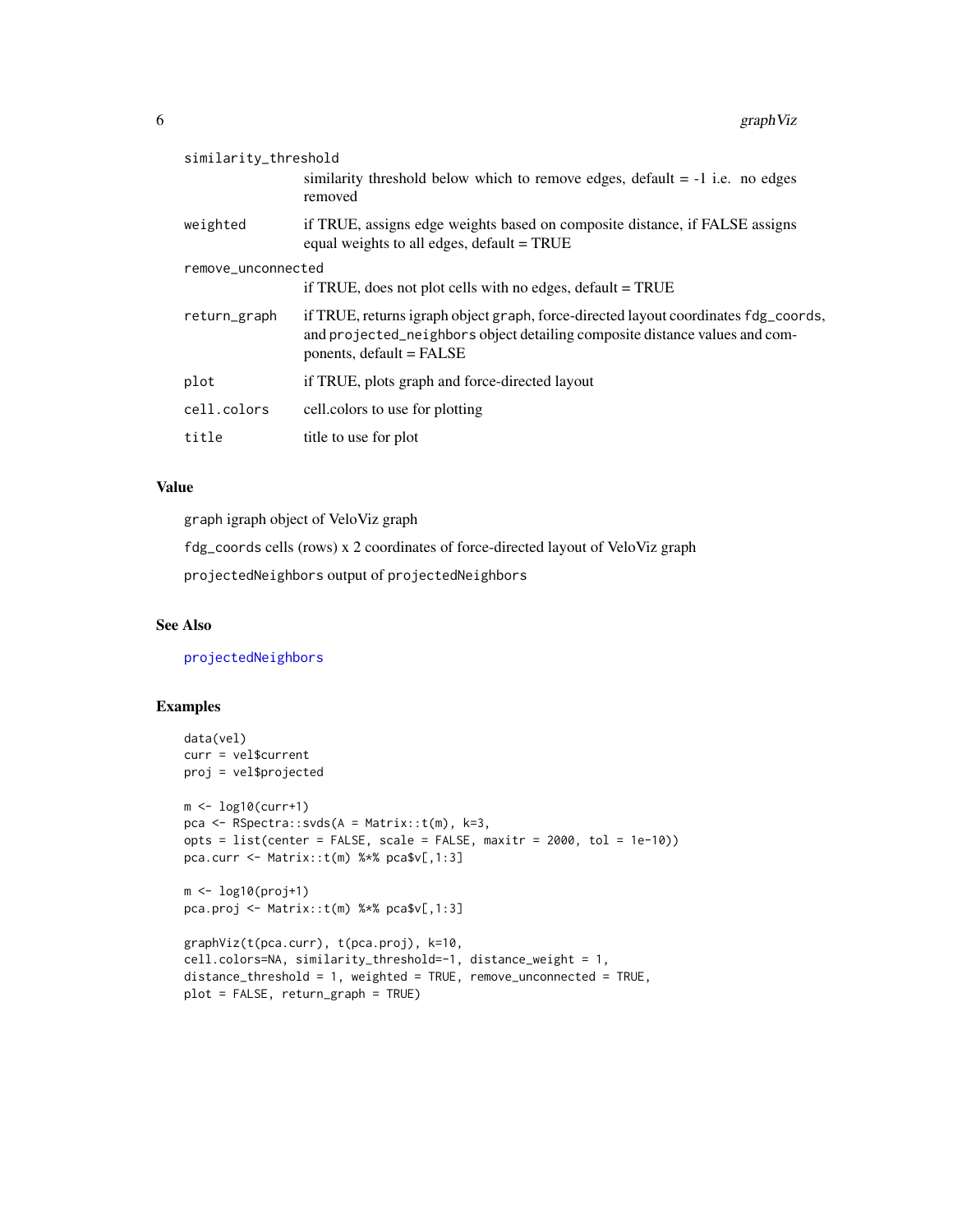<span id="page-6-0"></span>

#### Description

Normalizes raw counts to counts per million

#### Usage

```
normalizeDepth(counts, depthScale = 1e+06, verbose = TRUE)
```
#### Arguments

| counts     | Read count matrix. The rows correspond to genes, columns correspond to indi-<br>vidual cells |
|------------|----------------------------------------------------------------------------------------------|
| depthScale | Depth scaling. Using a million for CPM (default: 1e6)                                        |
| verbose    | Boolean for verbosity setting (default: TRUE)                                                |

#### Value

a normalized matrix

#### Examples

```
data(vel)
curr <- vel$current
```
normalizeDepth(curr)

| normalizeVariance | <i>Identify overdispersed genes by normalizing counts per million (CPM)</i> |
|-------------------|-----------------------------------------------------------------------------|
|                   | gene expression variance relative to transcriptome-wide expectations        |
|                   | (Modified from SCDE/PAGODA2 code)                                           |

#### Description

Normalizes gene expression magnitudes to with respect to its ratio to the transcriptome-wide expectation as determined by local regression on expression magnitude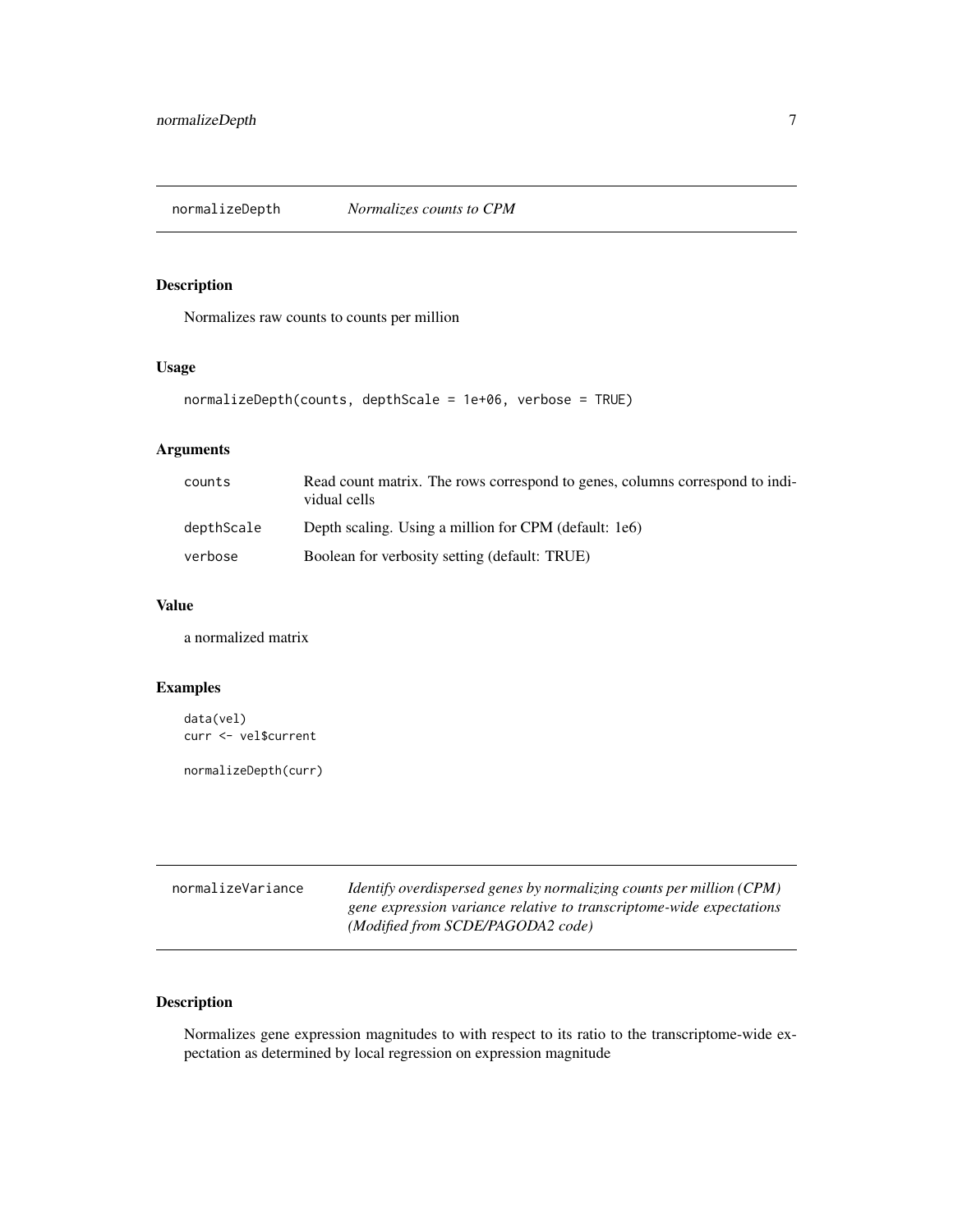#### Usage

```
normalizeVariance(
  cpm,
 gam.k = 5,
 alpha = 0.05,
 max.adjusted.variance = 1000,
 min.adjusted.variance = 0.001,
 verbose = TRUE,
 plot = FALSE,
 details = FALSE
)
```
#### Arguments

| cpm                   | Counts per million (CPM) matrix. Rows are genes, columns are cells.                                                  |  |
|-----------------------|----------------------------------------------------------------------------------------------------------------------|--|
| gam.k                 | Generalized additive model parameter; the dimension of the basis used to repre-<br>sent the smooth term (default: 5) |  |
| alpha                 | Significance threshold for overdispersed genes (default: 0.05)                                                       |  |
| max.adjusted.variance |                                                                                                                      |  |
|                       | Ceiling on maximum variance after normalization to prevent infinites (default:<br>1e3)                               |  |
| min.adjusted.variance |                                                                                                                      |  |
|                       | Floor on minimum variance after normalization (default: 1e-3)                                                        |  |
| verbose               | Boolean for verbosity setting (default: TRUE)                                                                        |  |
| plot                  | Boolean to plot mean variance plots before and after correction                                                      |  |
| details               | Boolean to return detailed data frame or names of genes (default: FALSE)                                             |  |

#### Value

A list with two items: (1) an adjusted CPM matrix with the same dimensions as the input and (2) a dataframe with the summary statistics for each gene.

#### Examples

```
data(vel)
curr <- vel$current
```
normalizeDepth(curr)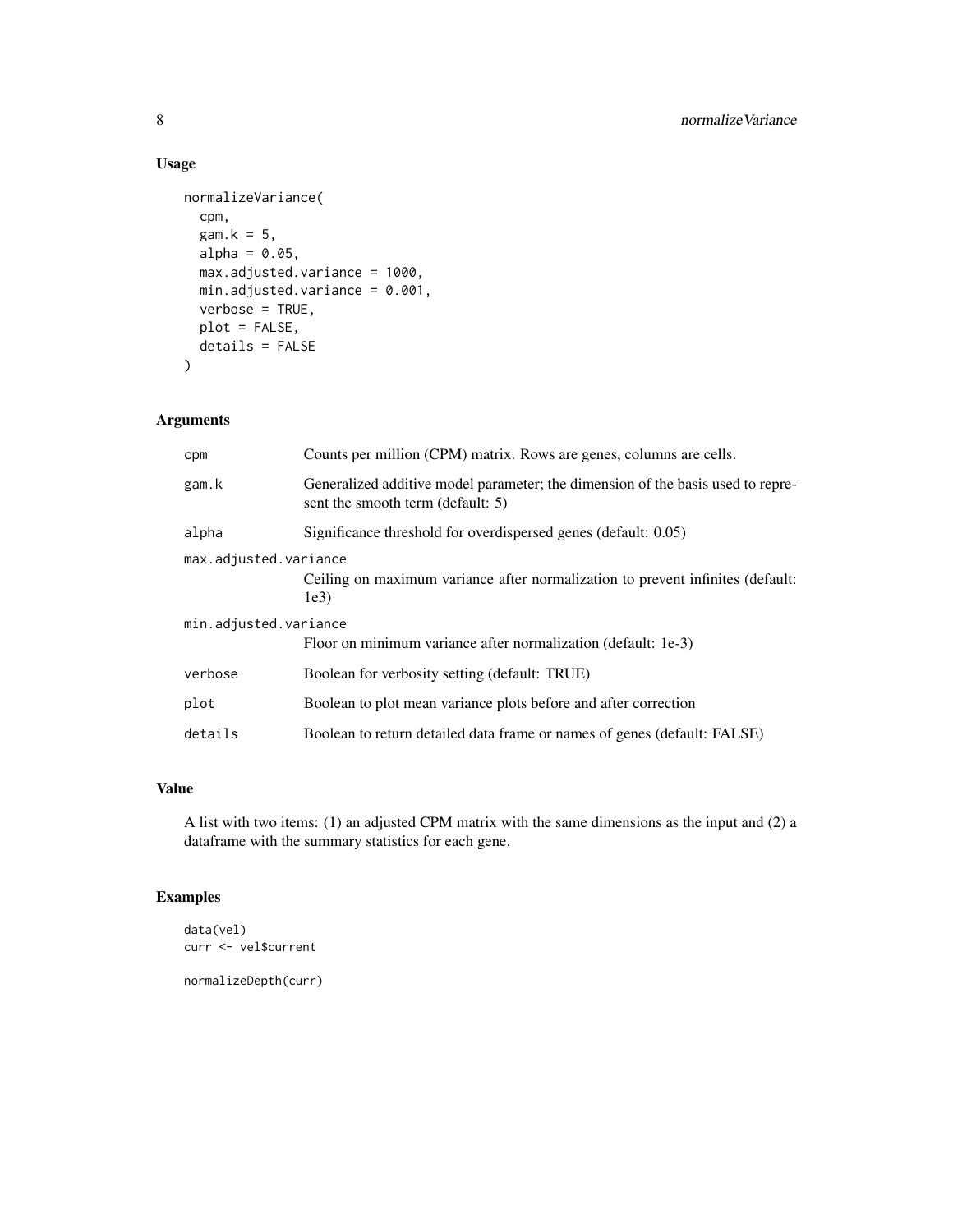<span id="page-8-0"></span>

#### Description

Pancreatic endocrinogenesis scRNA-seq from Bastidas-Ponce et. al., Development 2019 accessed via scVelo package and subsampled to 739 cells.

#### Usage

pancreas

#### Format

list of 4 objects:

spliced matrix, 7192 genes x 739 cells of spliced counts unspliced matrix, 7192 genes x 739 cells of unspliced counts pcs matrix, 739 x 50 cell scores in 50 PCs

clusters factor of cell type annotations from scVelo

#### Source

<https://dev.biologists.org/content/146/12/dev173849.long>

| plotEmbedding |  | Plot 2D embedding From scde/pagoda2/MUDAN |
|---------------|--|-------------------------------------------|
|---------------|--|-------------------------------------------|

#### Description

Plot 2D embedding From scde/pagoda2/MUDAN

#### Usage

```
plotEmbedding(
  emb,
  groups = NULL,
  colors = NULL,
  cex = 0.6,
  alpha = 0.4,
  gradientPalette = NULL,
  zlim = NULL,
  s = 1,v = 0.8,
 min.group.size = 1,
```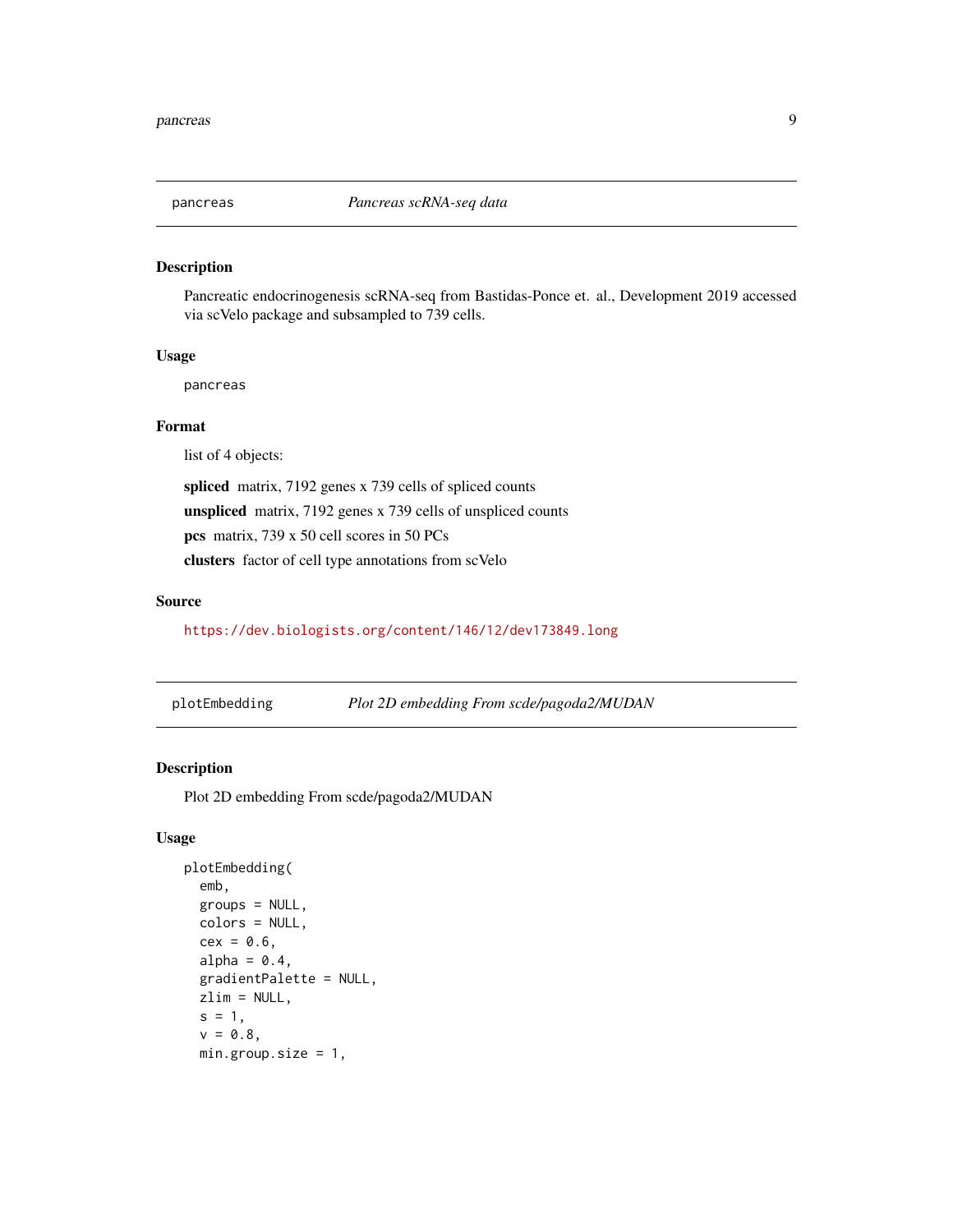```
show.legend = FALSE,
 mark.clusters = FALSE,
 mark.cluster.cex = 2,
 shuffle.colors = FALSE,
 legent.x = "topright",gradient.range.quantile = 0.95,
 verbose = TRUE,
 unclassified.cell.color = "gray70",
 group.level.colors = NULL,
  ...
\mathcal{L}
```
#### Arguments

|                         | emb                     | dataframe with x and y coordinates                                      |
|-------------------------|-------------------------|-------------------------------------------------------------------------|
|                         | groups                  | factor annotations for rows on emb for visualizing cluster annotations  |
|                         | colors                  | color or numeric values for rows on emb for visualizing gene expression |
|                         | cex                     | point size                                                              |
|                         | alpha                   | point opacity                                                           |
|                         | gradientPalette         |                                                                         |
|                         |                         | palette for colors if numeric values provided                           |
|                         | zlim                    | range for colors                                                        |
|                         | s                       | saturation of rainbow for group colors                                  |
|                         | v                       | value of rainbow for group colors                                       |
|                         |                         | min.group.size minimum size of group in order for group to be colored   |
|                         | show. legend            | whether to show legend                                                  |
|                         | mark.clusters           | whether to mark clusters with name of cluster                           |
|                         | mark.cluster.cex        |                                                                         |
|                         |                         | cluster marker point size                                               |
|                         |                         | shuffle.colors whether to shuffle group colors                          |
|                         | legend.x                | legend position ie. 'topright', 'topleft', 'bottomleft', 'bottomright'  |
| gradient.range.quantile |                         |                                                                         |
|                         |                         | quantile for mapping colors to gradient palette                         |
|                         | verbose                 | verbosity                                                               |
|                         | unclassified.cell.color |                                                                         |
|                         |                         | cells not included in groups will be labeled in this color              |
|                         | group.level.colors      |                                                                         |
|                         |                         | set group level colors. Default uses rainbow.                           |
|                         | $\cdots$                | Additional parameters to pass to BASE::plot                             |
|                         |                         |                                                                         |

#### Value

embedding plot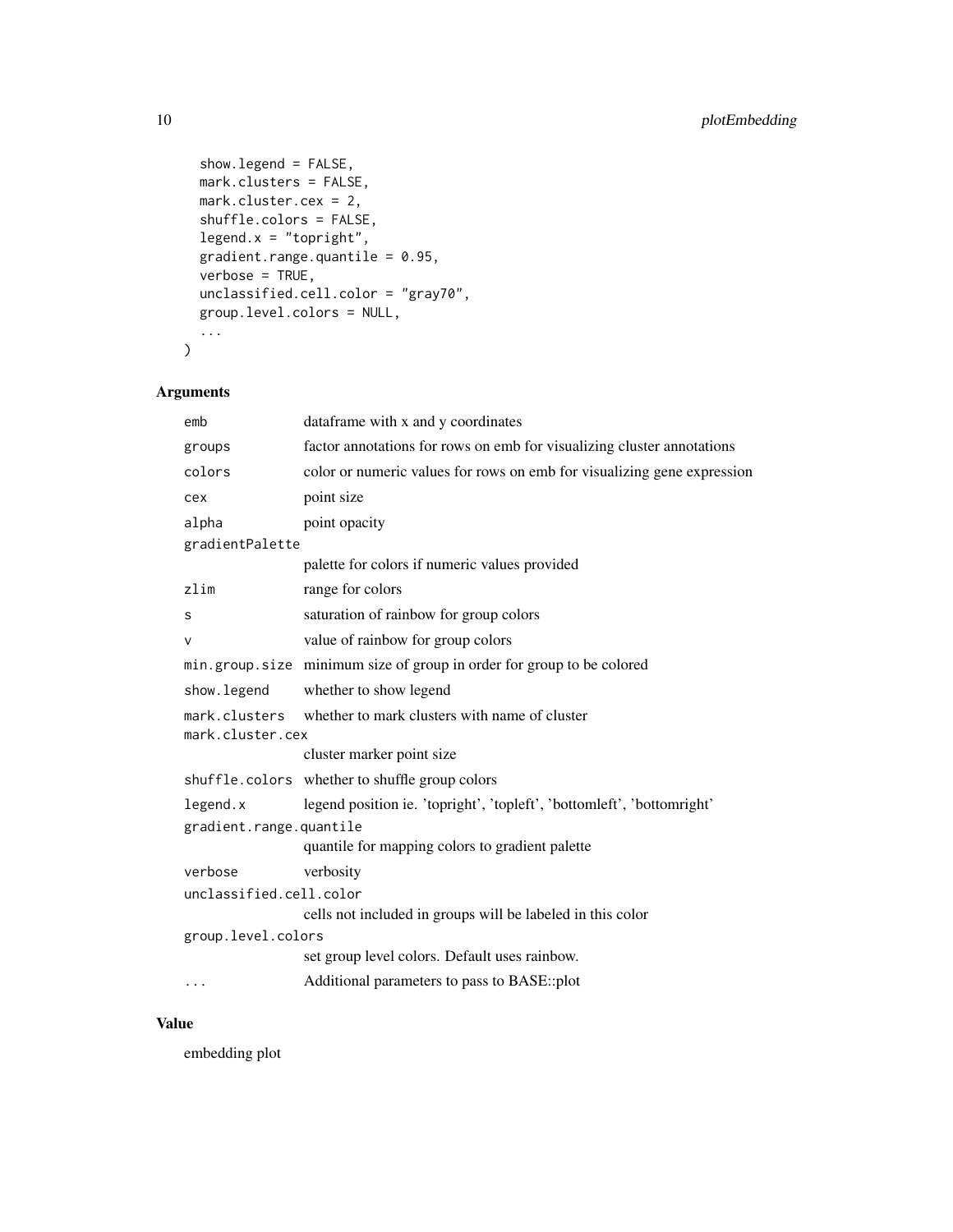#### <span id="page-10-0"></span>plotVeloviz 11

#### Examples

```
data(vel)
curr <- vel$current
proj <- vel$projected
vv <- buildVeloviz(curr = curr, proj = proj, normalize.depth = TRUE,
use.ods.genes = TRUE, alpha = 0.05, pca = TRUE, nPCs = 20, center = TRUE,
scale = TRUE, k = 5, similarity.threshold = 0.25, distance.weight = 1,
distance.threshold = 0.5, weighted = TRUE, verbose = FALSE)
plotEmbedding(vv$fdg_coords)
```
plotVeloviz *Plot function*

#### Description

Plot function

#### Usage

```
plotVeloviz(
  vig,
  layout.method = igraph::layout_with_fr,
  clusters = NA,
  cluster.method = igraph::cluster_louvain,
  col = NA,
  alpha = 0.05,
  verbose = TRUE
)
```
#### Arguments

| vig           | output of build Veloviz                                                                                            |
|---------------|--------------------------------------------------------------------------------------------------------------------|
| layout.method | igraph method to use for generating 2D graph representation, default = igraph::layout_with_fr                      |
| clusters      | cluster annotations for cells in data                                                                              |
|               | cluster method igraph method to use for clustering if clusters are not provided, default = igraph::cluster louvain |
| col           | colors to use for plotting                                                                                         |
| alpha         | transparency for plotting graph nodes                                                                              |
| verbose       | logical for verbosity setting, default = FALSE                                                                     |

#### Value

cells (rows) x 2 coordinates of force-directed layout of VeloViz graph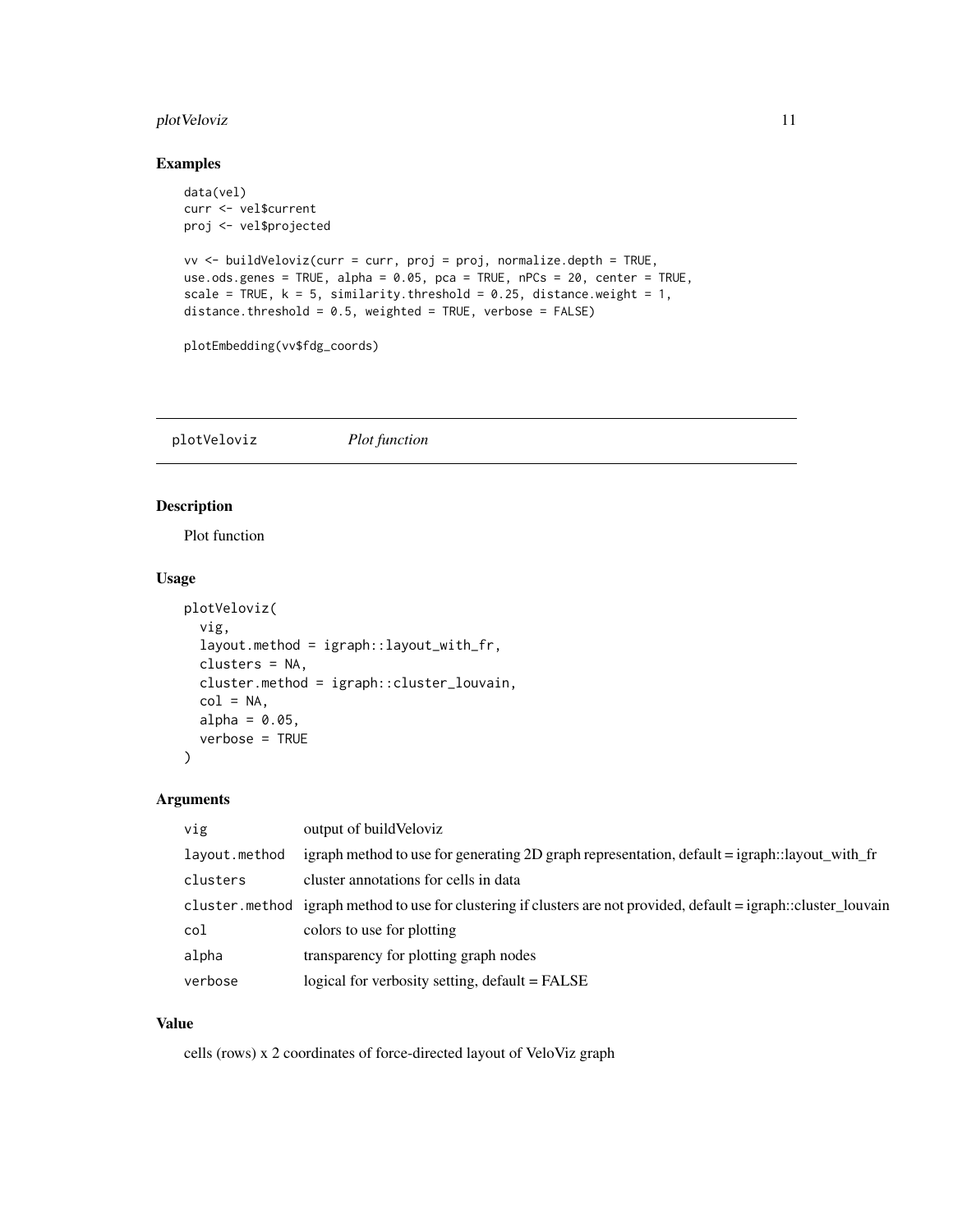#### Examples

```
data(vel)
curr <- vel$current
proj <- vel$projected
vv <- buildVeloviz(curr = curr, proj = proj, normalize.depth = TRUE,
use.ods.genes = TRUE, alpha = 0.05, pca = TRUE, nPCs = 20, center = TRUE,
scale = TRUE, k = 5, similarity.threshold = 0.25, distance.weight = 1,
distance.threshold = 0.5, weighted = TRUE, verbose = FALSE)
plotVeloviz(vv)
```
<span id="page-11-1"></span>

| projectedNeighbors | Computes composite distances between all cell pairs and returns k- |
|--------------------|--------------------------------------------------------------------|
|                    | nearest neighbors and edge weights needed to build VeloViz graph.  |

#### Description

Computes composite distances between all cell pairs and returns k-nearest neighbors and edge weights needed to build VeloViz graph.

#### Usage

```
projectedNeighbors(
  observed,
  projected,
 k,
  distance_metric = "L2",
  similarity_metric = "cosine",
  distance_weight = 1,
 distance_threshold = 1,
  similarity_threshold = -1
)
```
#### Arguments

| PCs (rows) x cells (columns) matrix of observed transcriptional state projected<br>into PC space                         |  |  |  |
|--------------------------------------------------------------------------------------------------------------------------|--|--|--|
| PCs (rows) x cells (columns) matrix of projected transcriptional states. Cells<br>should be in same order as in observed |  |  |  |
| Number of nearest neighbors to assign each cell                                                                          |  |  |  |
| distance_metric                                                                                                          |  |  |  |
| Method to compute distance component of composite distance. "L1" or "L2",<br>$default = "L2"$                            |  |  |  |
|                                                                                                                          |  |  |  |

<span id="page-11-0"></span>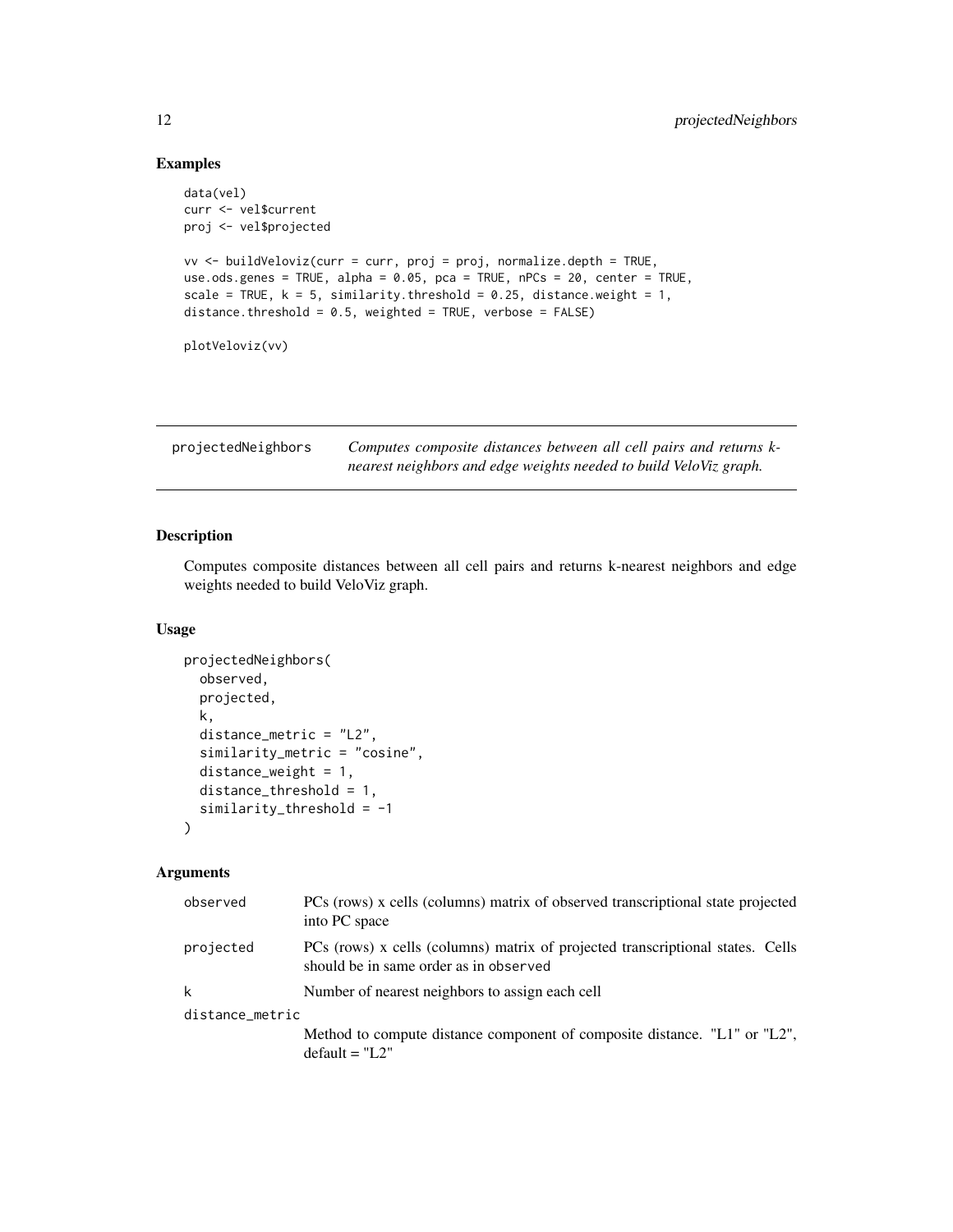#### <span id="page-12-0"></span>reduceDimensions 13

|              | similarity_metric                                                                                                            |
|--------------|------------------------------------------------------------------------------------------------------------------------------|
|              | Method to compute similarity between velocity and cell transition matrices. "co-<br>sine" or "pearson", $default = "cosine"$ |
|              | distance_weight                                                                                                              |
|              | Weight of distance component of composite distance, default $= 1$                                                            |
|              | distance_threshold                                                                                                           |
|              | quantile threshold for distance component above which to remove edges, default<br>$= 1$ i.e. no edges removed                |
|              | similarity_threshold                                                                                                         |
|              | similarity threshold below which to remove edges, default $= -1$ i.e. no edges<br>removed                                    |
|              |                                                                                                                              |
| <b>Value</b> |                                                                                                                              |
|              | kNNs cells (rows) x k (columns) matrix of indices of each cell's nearest neighbors computed based                            |

on composite distance. Edges removed based on distance or similarity threshold will be NA.

edge\_weights cells (rows) x k (columns) matrix of edge weights computed based on composite distance. Edges removed based on distance or similarity threshold will be NA.

all\_dists cells x cells matrix of all pairwise composite distances

dist\_comp components of composite distance: invDist distance component, negSim similarity component

#### See Also

[graphViz](#page-4-1)

#### Examples

```
data(vel)
curr <- vel$current
proj <- vel$projected
```
projectedNeighbors(curr, proj, 10)

reduceDimensions *Reduce dimension using Principal Components Analysis via* svds *from* RSpectra

#### Description

Reduce dimension using Principal Components Analysis via svds from RSpectra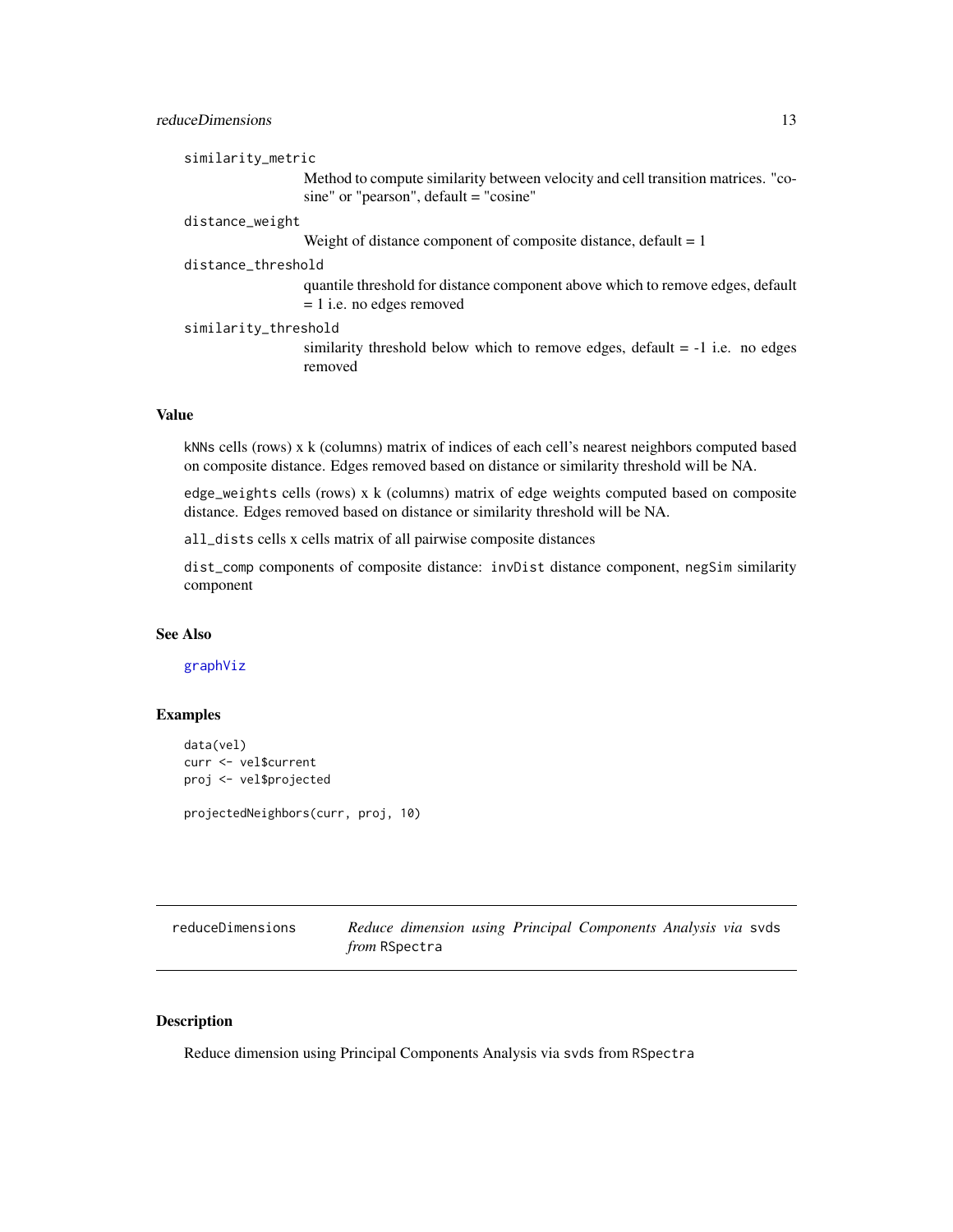#### Usage

```
reduceDimensions(
 matnorm,
  center = TRUE,
  scale = TRUE,
 max.ods.genes = 2000,nPCs = 50,
 verbose = TRUE,
 plot = FALSE,
 details = FALSE
)
```
#### Arguments

| matnorm       | matrix on which to perform PCA                                                 |
|---------------|--------------------------------------------------------------------------------|
| center        | logical to mean center gene expression before PCA, default = TRUE              |
| scale         | logical to scale gene expression variance before PCA, default = TRUE           |
| max.ods.genes | number of most highly expressed overdispersed genes to include, default = 2000 |
| nPCs          | number of principal components to reduce to return, default $= 50$             |
| verbose       | logical for verbosity setting, default = TRUE                                  |
| plot          | plot singular values vs number of components                                   |
| details       | logical to return pca object, default = FALSE                                  |
|               |                                                                                |

#### Value

matrix of cell scores in nPCs components

#### Examples

```
data(vel)
curr <- vel$current
```

```
curr.norm <- normalizeDepth(curr)
curr.norm <- log10(curr.norm+1)
reduceDimensions(curr.norm, nPCs=3)
```
#### vel *MERFISH velocity subset*

#### Description

output of velocyto.R::gene.relative.velocity.estimates for 40 cell subset of MERFISH data. Used to run examples

<span id="page-13-0"></span>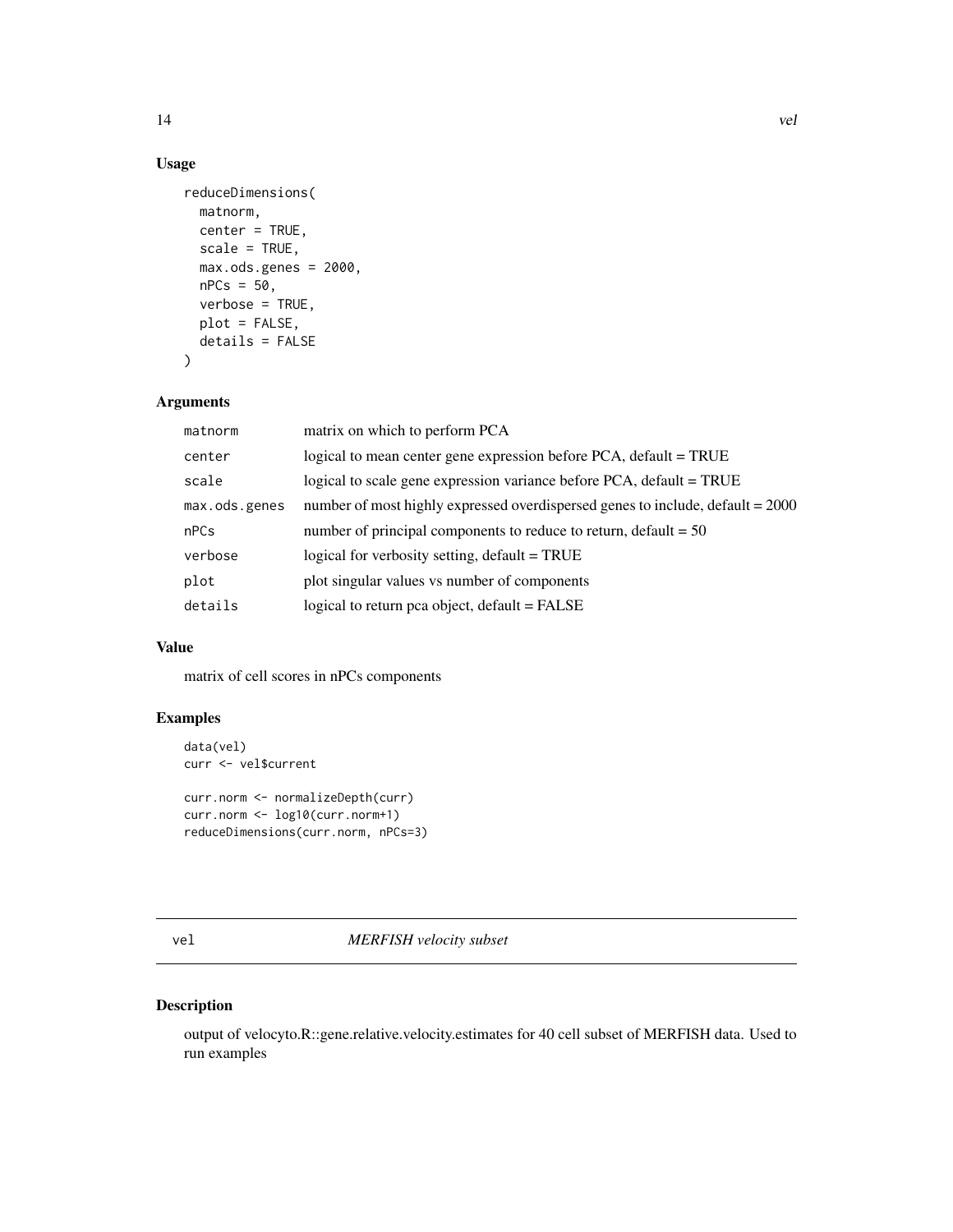#### <span id="page-14-0"></span>veloviz the state of the state of the state of the state of the state of the state of the state of the state of the state of the state of the state of the state of the state of the state of the state of the state of the st

#### Usage

vel

#### Format

list of 1:

vel velocity output containing current observed ("current") and predicted future ("projected") estimates

#### Source

<https://www.pnas.org/content/116/39/19490>

#### Description

Package for creating RNA velocity informed embeddings for single cell transcriptomics